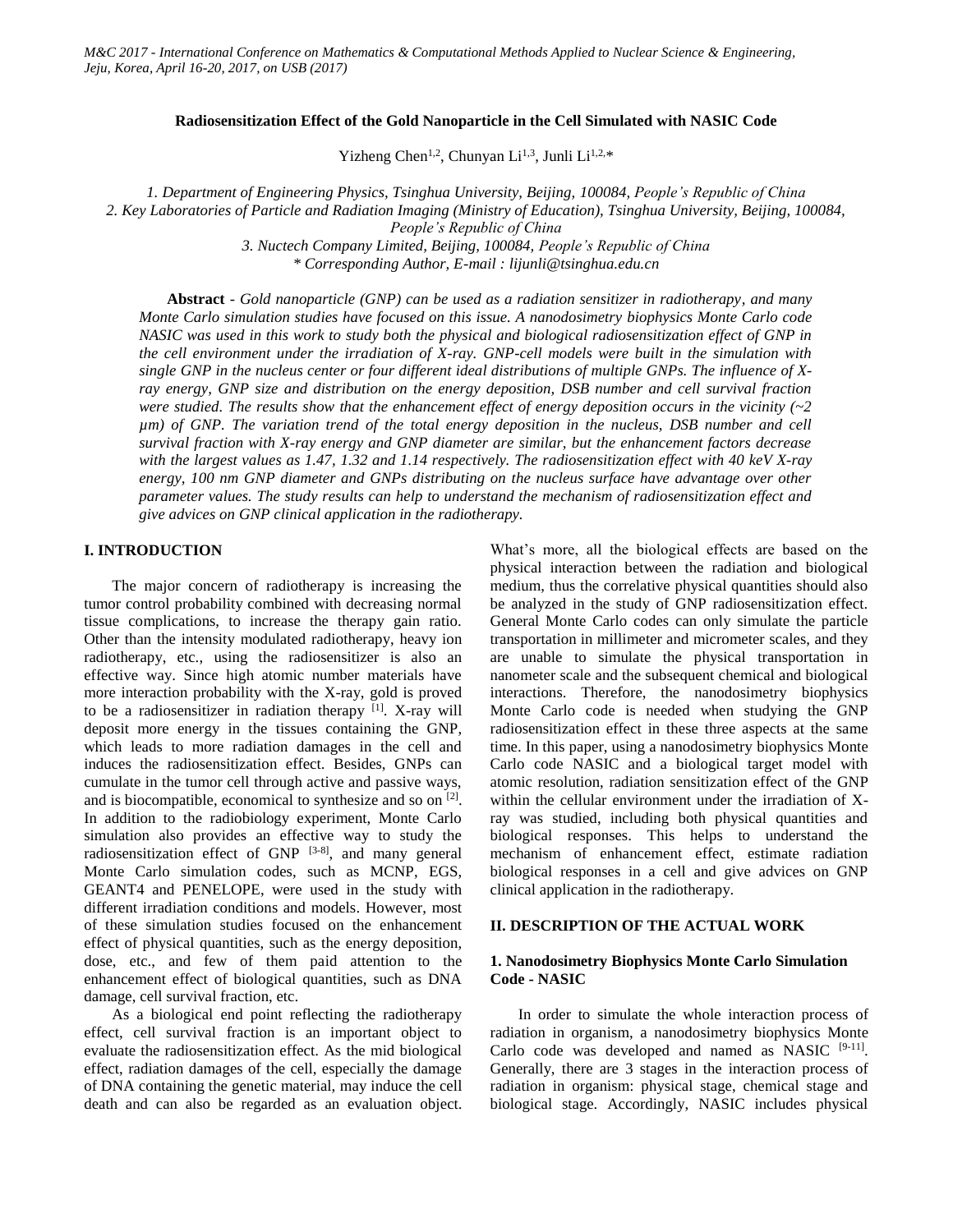module, pre-chemical module, chemical module, geometric module, DNA damage module, DNA damage repair module and cell death module (fig. 1). The physical module records the track structure of radiation using a step-by-step method, and the coordinates, energy deposition, interaction type of every step are stored. In the pre-chemical module, the ionized and excited water molecules undergo certain dissociation and thermalization processes, producing some radiolytic chemical species. Besides, the subexcitation electrons are thermalized into hydrated electrons. These radiolytic radical species diffuse and react with each other in the chemical module.



Fig. 1. Module structure of NASIC.

In the geometric module, a detailed atomic model of 11 μm human interphase spherical nucleus was built, filled with 46 chromatins plus 2 nucleoli. The atomic model includes the double helix, nucleosome, chromatin fiber and nucleus, and the total genomic length is about 6.2 Giga base pairs (fig. 2).





In the DNA damage module, the direct DNA damage which is induced by the radiation directly interacting with DNA molecule in the inelastic collision process, and the indirect DNA damage which is induced by the free radical species produced after the radiation interacting with water molecule near the DNA are simulated. The distribution of DNA single strand break (SSB), double strand break (DSB) and base damage (BD) can be obtained. The DNA damage repair module is currently being developed.

In the cell death module, a relationship between the DSB yield and cell death was established. Based on the

famous linear-quadratic model of cell survival $[12-13]$ , the sum of α*D* and β*D*<sup>2</sup> was replaced by the total DSB number calculated with NASIC corresponding to the dose *D*, and then this was combined with the target theory $[14]$  to get the model equation in NASIC (equation 1). Using the experimental cell survival fraction data and the DSB yield calculated by NASIC, the cell specific parameter q and p can be determined.

$$
S = q \cdot \exp[-p \cdot \text{DSB}] \tag{1}
$$

### **2. GNP- Cell Models**

In this study, two concentric spheres represented a simple cell model. The inner sphere with 11 µm diameter represented the nucleus volume which contained the atomic DNA model built in NASIC, and the outer sphere with 30 µm diameter represented the cell volume. The cell region other than the nucleus was defined as the cytoplasm. The cell composition and the surrounding medium were defined as liquid water with density of  $1.0 \text{ g cm}^{-3}$ .

The GNP diameter was set as 2 nm, 14 nm, 50 nm, 74 nm and 100 nm in the simulation, referring to the GNP sizes usually chosen in the experiment  $^{[15-16]}$ . As for the single GNP simulation, the GNP was placed in the center of the nucleus (fig. 3(a)). In the multiple GNPs simulation, four ideal GNP distributions in the cell were performed based on the experimental observation of GNPs movement in the cell  $[17-20]$  (fig. 3(b) ~ 3(e)): GNP randomly distributed on the nucleus surface, on a virtual surface in the cytoplasm (20 µm diameter), on the cell surface, and randomly within the cytoplasm. The kinetic process of cell intake and transport of GNPs were not considered in this study, and the number of GNPs in the multiple GNPs simulation was set as 1000.



Fig. 3. GNP distributions in GNP-cell models: (a) single GNP in the nucleus center; (b) GNPs on the nucleus surface;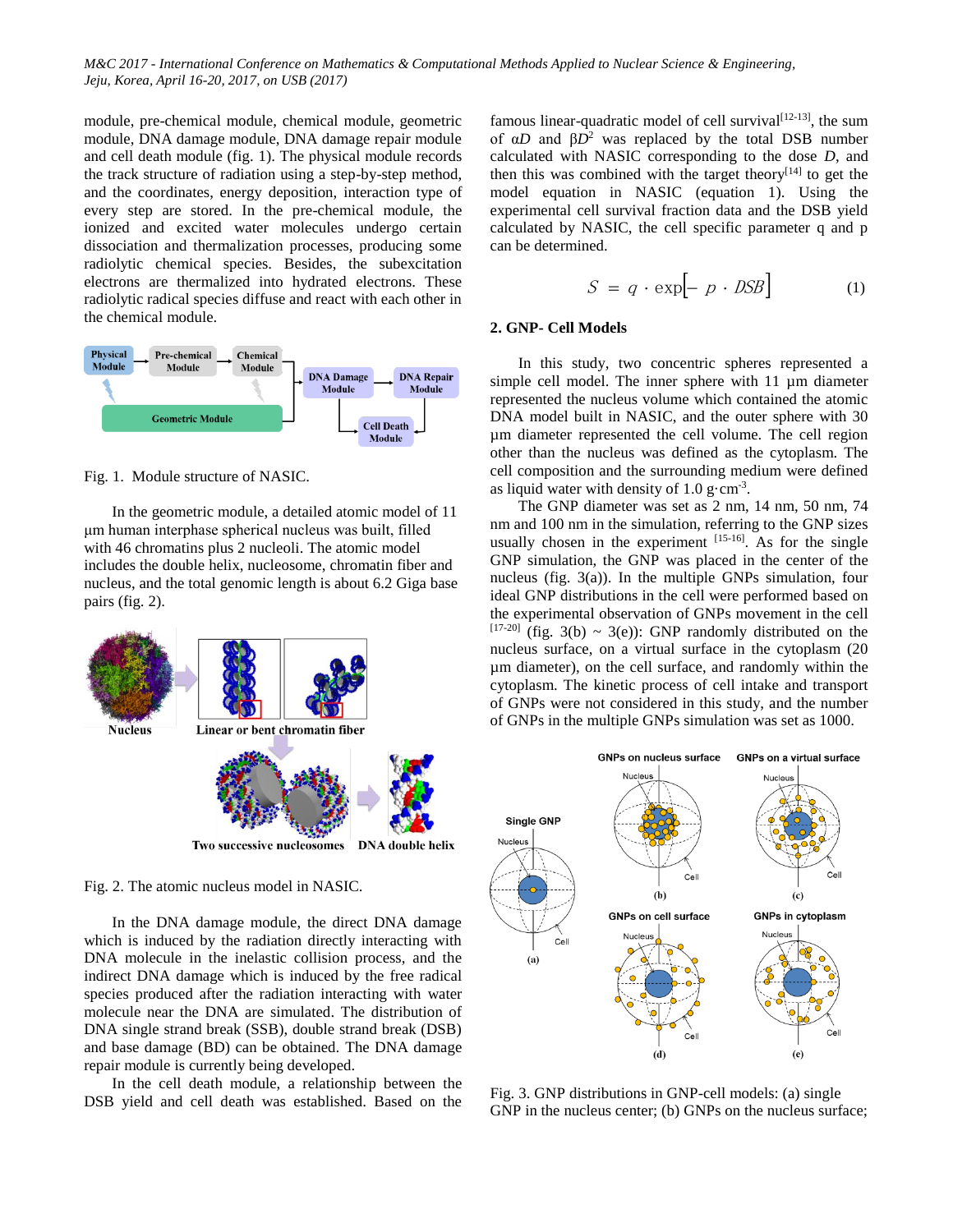(c) GNPs on a virtual surface in the cytoplasm; (d) GNPs on the cell surface; (e) GNPs randomly within the cytoplasm.

## **3. X-ray Source and Physical Transport**

Since the actually used X-ray spectrums are influenced by the machine structure, target material and so on, monoenergetic X-rays with seven energies as 20 keV, 40 keV, 60 keV, 80 keV, 100 keV, 150 keV and 200 keV were used in this study. The parallel X-rays were emitted from a circular plane along the axis connecting the center of the source plane and the cell. In the single GNP simulation, the distance from the source center to the cell center was 20 μm, and the diameter of the source plane was 1 μm. In the multiple GNPs simulation, the distance between the two centers was 430 μm, and the diameter of the source plane was 35 μm.

All the secondary electrons produced by the X-ray interacting with the liquid water or the gold were transported with step-by-step method until the energy was lower than the cutoff energy. The cutoff energy for the Xray was set as 50 eV, and for the electron was 7.4 eV.

### **4. Radiosensitization Effect Simulated with NASIC Code**

The simulation study of GNP radiosensitization effect was divided into two parts as physical and biological radiosensitization effect. The physical radiosensitization effect was for the physical quantities which can be directly obtained from the track structure of the radiation, including energy deposition in the nucleus and cell. The biological radiosensitization effect was for the biological quantities such as the DSB number and cell survival fraction, which further needed the subsequent chemical and biological simulation and calculation.

Firstly, the distribution of energy deposition in the cell for the single GNP situation was simulated with different GNP diameters and X-ray energies, to study the influence of these two factors on the physical radiosensitization effect. Then, the energy deposition distributions for multiple GNPs with the four different distributions were simulated to study the influence of the GNPs distribution. For these simulation, the cell was divided into 15000 shells with 1 nm thickness, and the energy deposition in each shell was counted to obtain the radical distribution of energy deposition in the cell. As for the multiple GNPs on the nucleus surface, the physical radiosensitization effect of energy deposition in the nucleus, and the biological radiosensitization effect of the DSB number and cell survival fraction with different GNP diameters and X-ray energies were also studied.

In order to quantitatively evaluate the GNP radiosensitization effect, the enhancement factor (EF) was defined as the ratio of a certain quantity under the same condition but with and without the GNP. Thus a set of simulations without GNP were also carried out. In the single GNP simulation, the total number of X-rays ranged from

 $1 \times 10^7$  to  $2 \times 10^8$ , to control the relative standard error of energy deposition in the GNP volume less than 10%. In the multiple GNPs situation, the total number of X-rays ranged from  $5.8 \times 10^7$  to  $4.8 \times 10^8$ , to control the relative standard error of energy deposition in the nucleus less than 10%.

## **III. RESULTS**

## **1. Physical Radiosensitization Effect**

As for the single GNP situation, fig. 4 and fig. 5 show the radical distribution of energy deposition and enhancement factor EF<sub>Dep</sub> in the cell under the irradiation of X-rays with different energies and with 100 nm GNP diameter, and under the irradiation of 20 keV X-rays with different GNP diameters, respectively. It can be seen that the absolute value of energy deposition is relatively high in the GNP volume and rapidly decreases with radical distance from the GNP surface, which induces a sharp peak near the GNP surface. The radical distance of the region with obvious energy deposition increase is less than 300 nm. When the X-ray energy is fixed as 20 keV, the energy deposition increases with the GNP diameter, and 100 nm GNP diameter induces the most energy deposition. And the X-ray with 20 keV energy has an obvious advantage compared with the other energies when the GNP size is 100 nm diameter. It shows that the largest  $EF<sub>Dep</sub>$  occurs near the GNP surface about 100  $\sim$ 1000, and EF<sub>Dep</sub> rapidly decreases to less than 10 at the radical distance about several hundred nanometers, and then slowly decreases until stable near 1. The enhancement effect can be seen in the radical distance less than about 2000 nm with  $EF_{Dep}$  lager than 1. As for the X-ray energy and GNP size, the largest  $EF<sub>Dep</sub>$  occurs in 20 keV energy and 100 nm diameter respectively, which is the same as the absolute value of energy deposition.

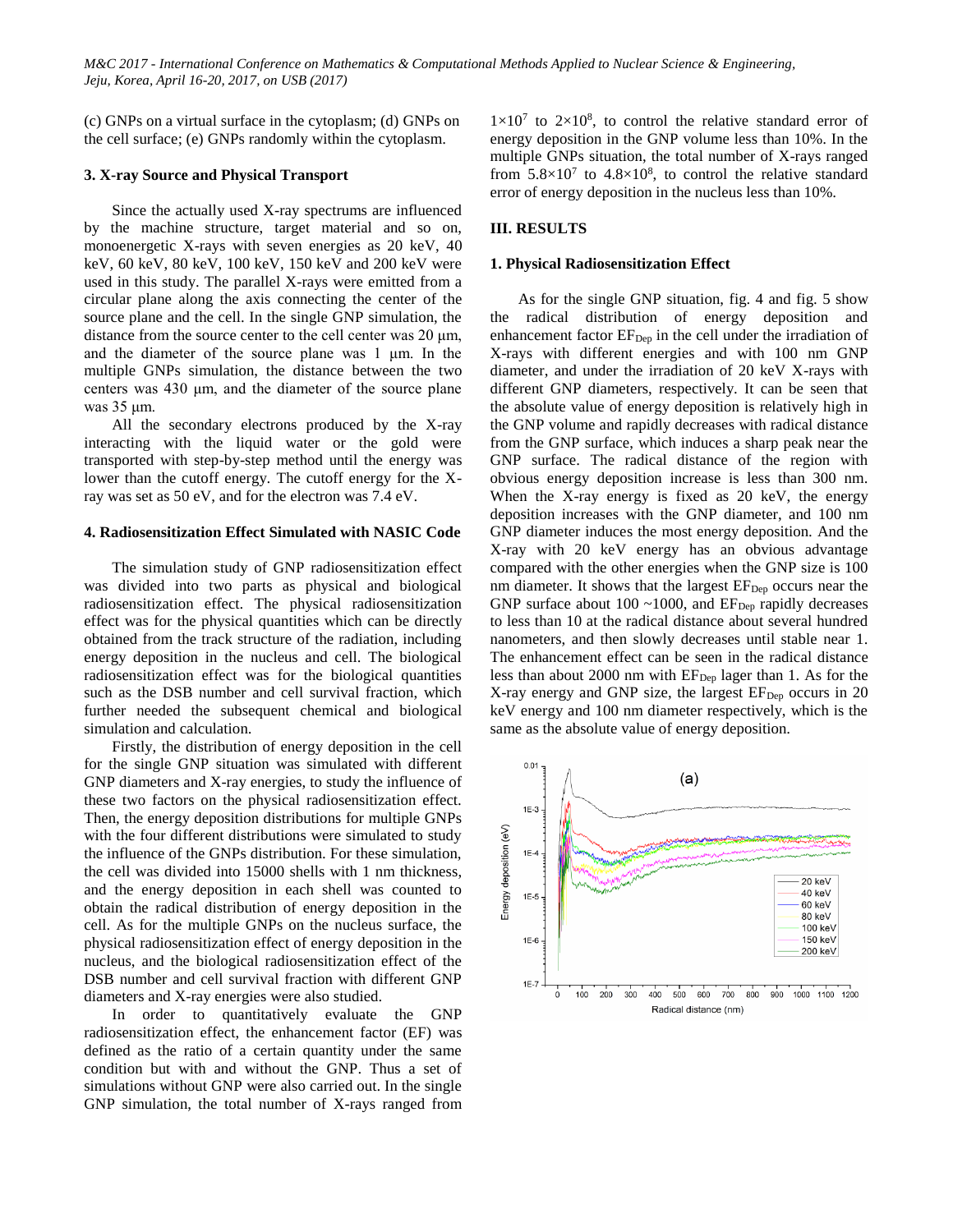

Fig. 4. Radical distribution of energy deposition (a) and  $EF<sub>Dep</sub>$  (b) with 100 nm GNP diameter and different X-ray energies.



Fig. 5. Radical distribution of energy deposition (a) and  $EF<sub>Dep</sub>$  (b) with 20 keV X-ray energy and different GNP diameters.

Fig. 6 shows the radical distribution of energy deposition and enhancement factor  $EF_{Dep}$  for the multiple GNPs situation with different distributions. As for the (b), (c) and (d) distributions, the energy depositions increase greatly in 1 μm around the GNP shell, and then go slowly back to the "No GNP" level within about  $2~3$  μm. The curve of the (d) distribution is relatively flat and only slightly above the "No GNP" level. The largest  $EF_{Dep}$  is about 10 for (b) distribution, about 4 for (c) distribution, and falls in to the range of 1~2 for (d) and (e) distributions.

In brief, the most obvious GNP physical radiosensitization effect is induced by 20 keV X-ray energy, 100 nm GNP diameter and nucleus surface GNPs distribution.



Fig. 6. Radical distribution of energy deposition (a) and  $EF_{Dep}$  (b) for different GNPs distributions with 100 nm GNP diameter under the irradiation of 20 keV X-ray.

According to the time evolution of the interaction process of radiation and the biological medium, physical interaction is the front input of the biological effect. The physical radiosensitization effect is mainly attribute to the positive correlation between the cross section of the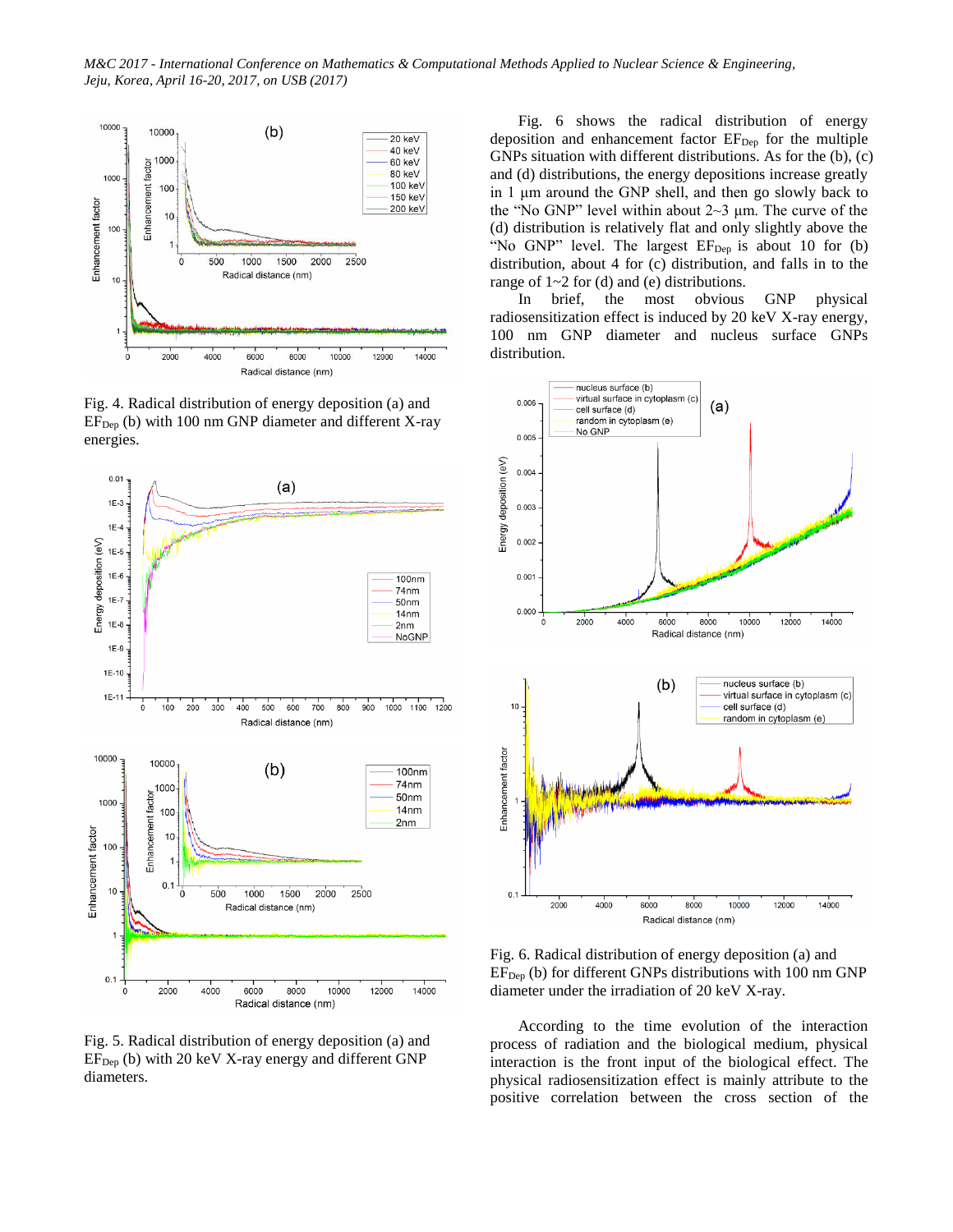photoelectric effect and the atomic number Z. Thus the number of the interaction of X-ray with high Z material gold is much larger than with the liquid water in the same volume, and more secondary electrons are produced. The energy of secondary electrons are finally deposited in the biological medium by the inelastic collision process, which increases the total energy deposition and induces the physical radiosensitization effect. As for the single GNP situation, the obvious physical radiosensitization effect is occurs less than about 300 nm radical distance, and for the multiple GNPs situation is about 2 µm from the GNP shell, which are all near the GNP region. This is because each photoelectric effect or Compton scattering will produce a relatively high energy photoelectron or recoil electron, and a series of low energy auger electrons with short range. Though the range of auger electrons in the water are about hundreds nanometers, the number is much larger than the photoelectron or recoil electron, which lead to the obvious enhancement effect of energy deposition near the GNP surface. And the photoelectron or recoil electron with relatively high energy mainly induces the enhancement effect in a greater distance about a few micrometers. The short range of the secondary electron limits the obvious physical radiosensitization effect only near the GNP.

## **2. Biological Radiosensitization Effect**

Since the (c) and (d) distributions of the multiple GNPs have little influence on the energy deposition in the nucleus, the DSB number and enhancement factor EF<sub>DSB</sub> only for the (b) and (e) distributions varying with the X-ray energy and GNP diameter were simulated, which are shown in fig.7 and 8. It can be seen that the (b) distribution can induce more obvious biological radiosensitization effect of the DSB number in the nucleus.





Fig. 7. Average number of DSB induced per X-ray (a) and  $EF<sub>DSB</sub>$  (b) for the (b) and (e) GNPs distributions with 100 nm GNP diameter.



Fig. 8. Average number of DSB induced per X-ray (a) and  $EF<sub>DSB</sub>$  (b) for the (b) and (e) GNPs distributions irradiated with 20 keV X-ray.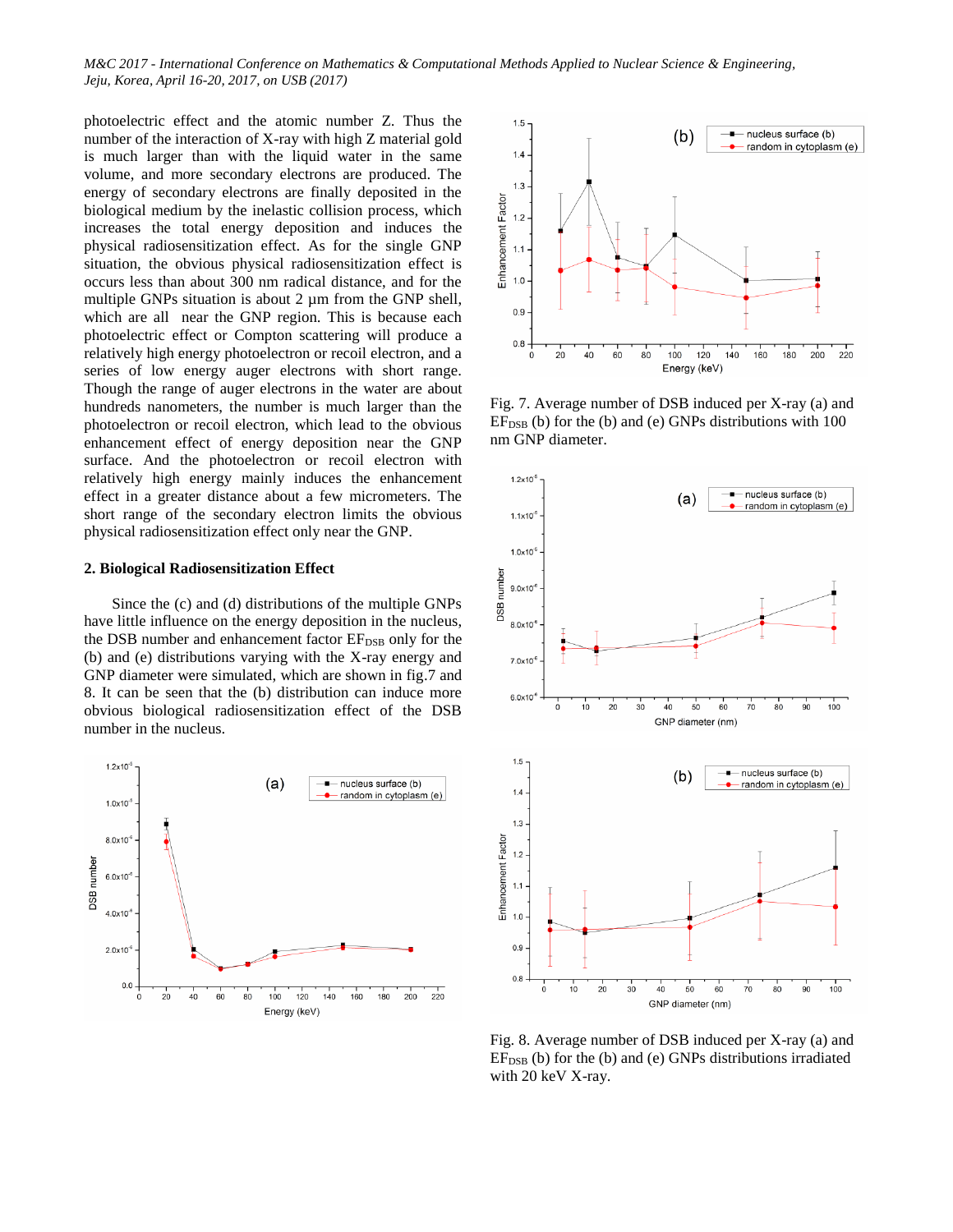As for the multiple GNPs distributing on the nucleus surface, the enhancement factor of energy deposition in the nucleus  $EF_{Dep}$ , the DSB number  $EF_{DSB}$ , and the cell survival fraction under the 1 Gy dose level  $E_{SF}$  are compared in fig. 9. It can be seen that though the absolute value of DSB number under the irradiation of 20 keV energy is the largest, the  $EF_{\text{DSB}}$  and  $EF_{\text{SF}}$  of 40 keV are the largest. And the biological radiosensitization effect of the DSB number and cell survival fraction increase with the GNP size, which is the same as the physical radiosensitization effect of energy deposition. In general, the influence of X-ray energy and GNP diameter on the physical enhancement effect are similar to the influence on biological enhancement effects, but the degrees are different. The EF of energy deposition in nucleus is often larger than the EF of DSB number, and the EF of cell survival fraction is often the smallest, with corresponding largest EF values as 1.55, 1.32 and 1.14 respectively.



Fig. 9. Enhancement factor of energy deposition in nucleus, DSB number and cell survival fraction with GNPs distributing on the nucleus surface: (a) GNPs with 100 nm diameter irradiated with various X-ray energies; (b) GNPs with various diameters irradiated with 20 keV X-ray.

The physical interaction between the radiation and biological medium may induce the DNA strand break in direct or indirect way, and many DSBs may induce cell death if they are not correctly repaired in time. The GNP in the cell greatly increases the probability of photoelectric effect or Compton scattering, and the number of secondary electrons which deposit energy by inelastic collision and produce free radical species. The more secondary electrons and radical species interact with the DNA molecule in the nucleus, the more DSBs and more complex DNA damage will be induced, and then the probability of cell death increases. Therefore, the enhancement effect of energy deposition in the nucleus, DSB number and cell survival fraction have the similar variation trend with the X-ray energy or GNP size.

As for  $EF_{\text{Dep}}\geq EF_{\text{DSB}}\geq EF_{\text{SF}}$ , it is related to the distribution of energy deposition in the cell, the distribution of DNA in the nucleus and the biological response process from DSB to cell death. When the X-ray interacts with the GNP near the nucleus surface, the produced secondary electrons will deposit more energy and produce more radical species in the nucleus. Because of the short range of these electrons, the most of the increased energy deposition and radical species in the nucleus only distribute near the nucleus surface, and only part of them effectively interact with the DNA molecule, which lead to the EF<sub>DSB</sub> less than EFDep. Besides, a part of DSBs can be correctly repaired via the cell DNA damage repair process, and only the rest unrepaired or mistakenly repaired DSBs may induce the cell death, and thus the  $E_{SF}$  is further decreased.

## **IV. CONCLUSIONS**

In this paper, the simulation study of GNP radiosensitization effect in the cell environment under the irradiation of monoenergetic X-ray was carried out with nanodosimetry biophysics Monte Carlo code NASIC, at the physical level about the energy deposition and biological level about the DSB number and cell survival fraction. The results show that enhancement effect of energy deposition can be observed in 2 μm radical distance around the GNP, which increases with GNP size and is largest for 20 keV Xray energy. When GNPs distributed on the nucleus surface and the nucleus is regarded as the biological target, the enhancement effect of energy deposition in the nucleus, DSB number and cell survival fraction have the similar variation trend with X-ray energy and GNP size, but  $EF_{\text{Dep}}\geq EF_{\text{DSB}}\geq EF_{\text{SF}}$ . In present study, the radiosensitization effect with 40 keV X-ray energy, 100 nm GNP diameter and GNPs distributing on the nucleus surface are relatively more effective conditions for both physical and biological radiosensitization effect, and  $EF_{\text{Dep}}$ ,  $EF_{\text{DSB}}$ ,  $EF_{\text{SF}}$  are 1.47, 1.32 and 1.14 respectively.

According to the study results, if a stronger biological sensitization effect is required in the GNP cell experiment,